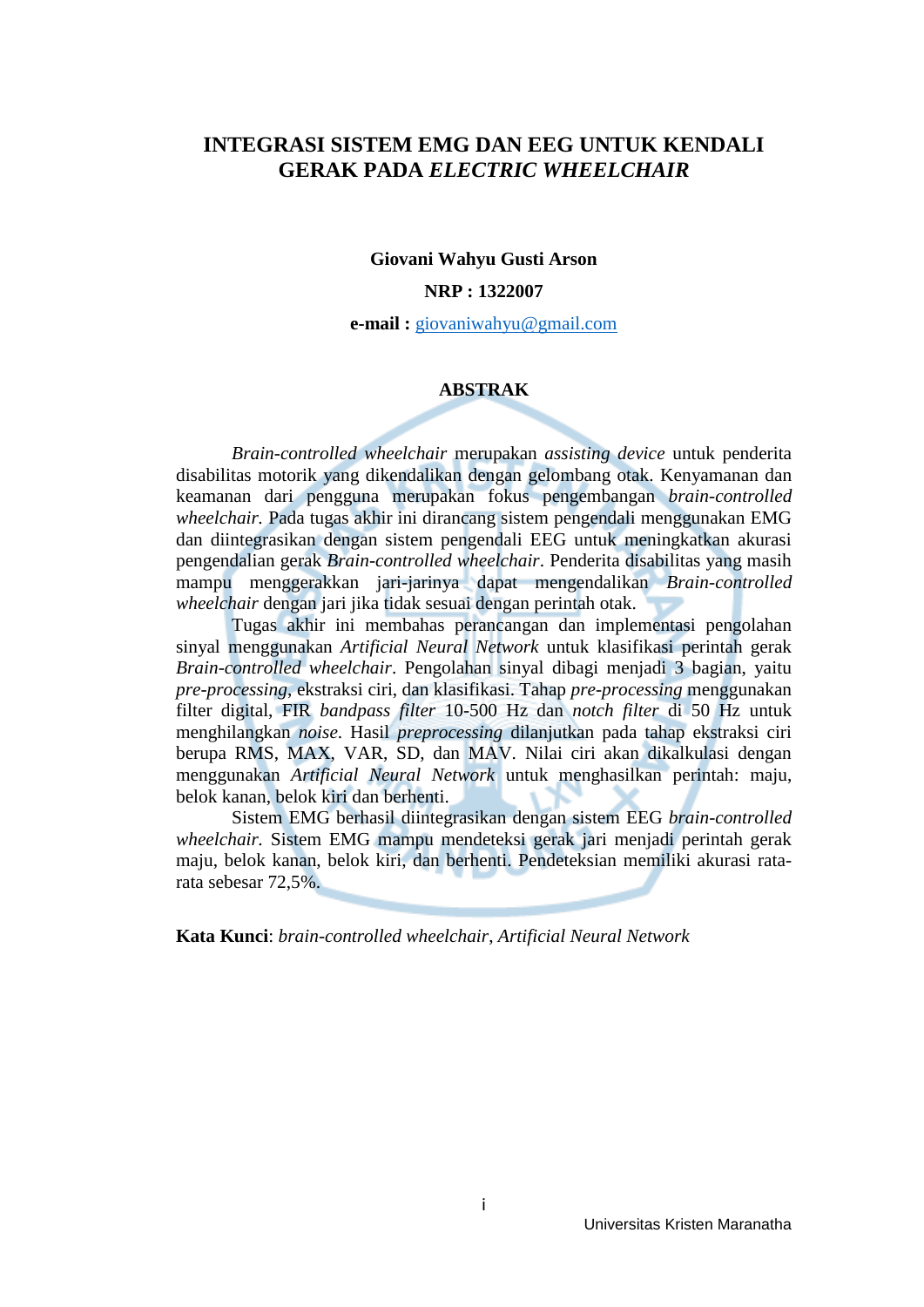### *INTEGRATION OF EMG AND EEG SYSTEM FOR MOTION CONTROL ON ELECTRIC WHEELCHAIR*

**Giovani Wahyu Gusti Arson**

#### **NRP : 1322007**

**e-mail :** [giovaniwahyu@gmail.com](mailto:giovaniwahyu@gmail.com)

#### *ABSTRACT*

*Brain-controlled wheelchair is an assisting device for patients with motor disabilities controlled by brain waves. The convenience and security of the user is the focus of the brain-controlled wheelchair development. In this final project*  designed the controller system using EMG and integrated with EEG control *system to improved the accuracy of motion control of Brain-controlled wheelchair. Patients with disabilities who are still able to move his fingers can control the Brain-controlled wheelchair with a finger if it does not match the brain command.*

*This final project discusses the design and implementation of signal processing using Artificial Neural Network for classification of motion command Brain-controlled wheelchair. The signal processing is divided into 3 parts, namely pre-processing, feature extraction, and classification. Pre-processing stage using digital filter, FIR bandpass filter 10-500 Hz and notch filter at 50 Hz to eliminate noise. The preprocessing results are continued at the characteristic extraction stage in the form of RMS, MAX, VAR, SD, and MAV. The value of the feature will be calculated using the Artificial Neural Network to generate the command: go forward, turn right, turn left and stop.*

*The EMG system successfully integrates with the EEG brain-controlled wheelchair system. The EMG system is capable of detecting finger motion into forward motion, turn right, turn left, and stop. Detection has an average accuracy of 72.5%.*

*Keywords***:** *brain-controlled wheelchair*, *Artificial Neural Network*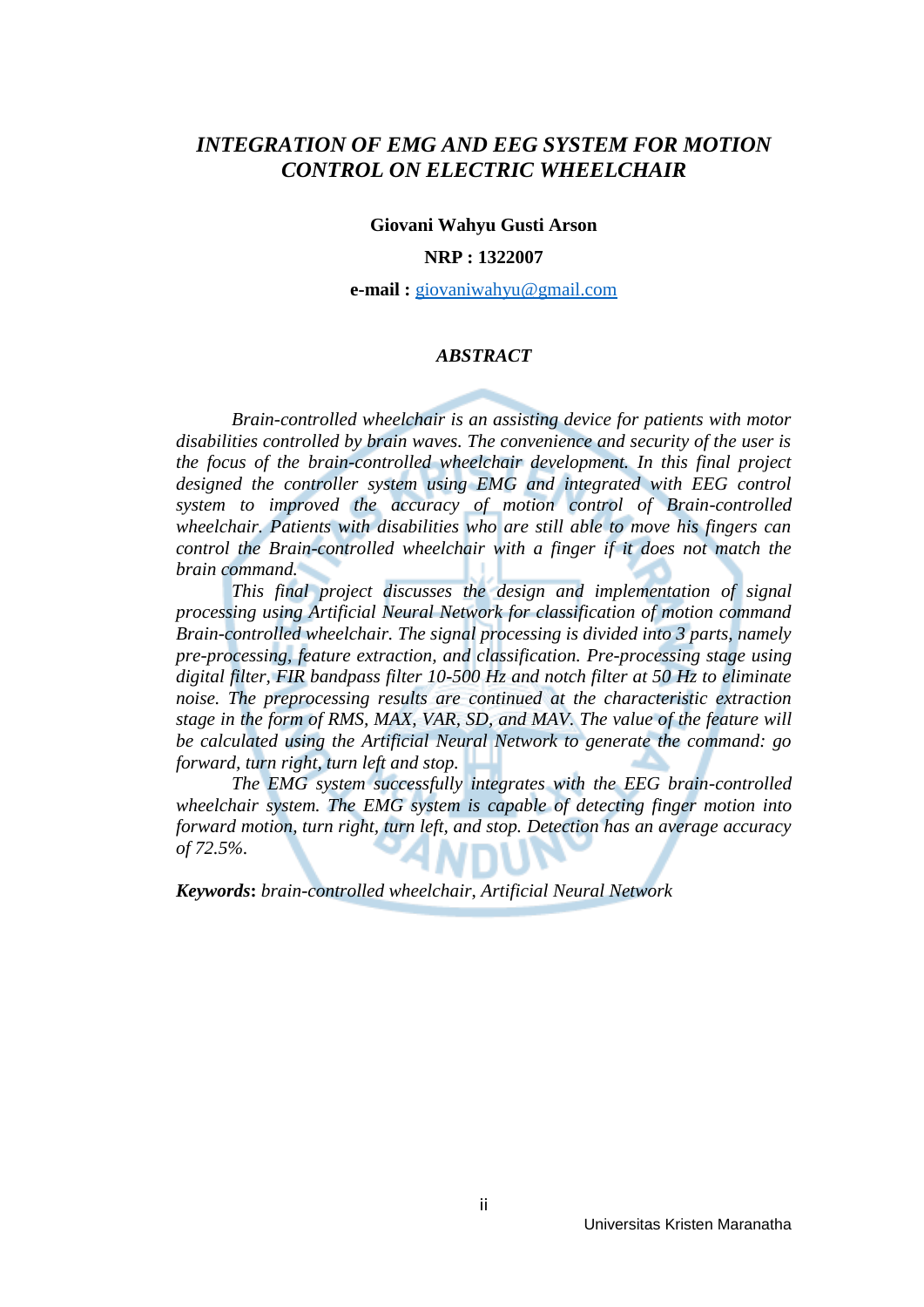### **DAFTAR ISI**

# **LEMBAR PENGESAHAN** PERNYATAAN ORISINALITAS LAPORAN TUGAS AKHIR PERNYATAAN PERSETUJUAN PUBLIKASI LAPORAN TUGAS AKHIR **KATA PENGANTAR** DAFTAR GAMBAR **MARKET AND THE RESIDENT OF A SET OF A SET OF A SET OF A SET OF A SET OF A SET OF A SET OF A SET OF A SET OF A SET OF A SET OF A SET OF A SET OF A SET OF A SET OF A SET OF A SET OF A SET OF A SET OF A SET OF** DAFTAR TABEL WELL DESCRIPTION OF THE VIL 3 I.4 Pembatasan Masalah...................... I.5 Sistematika Penulisan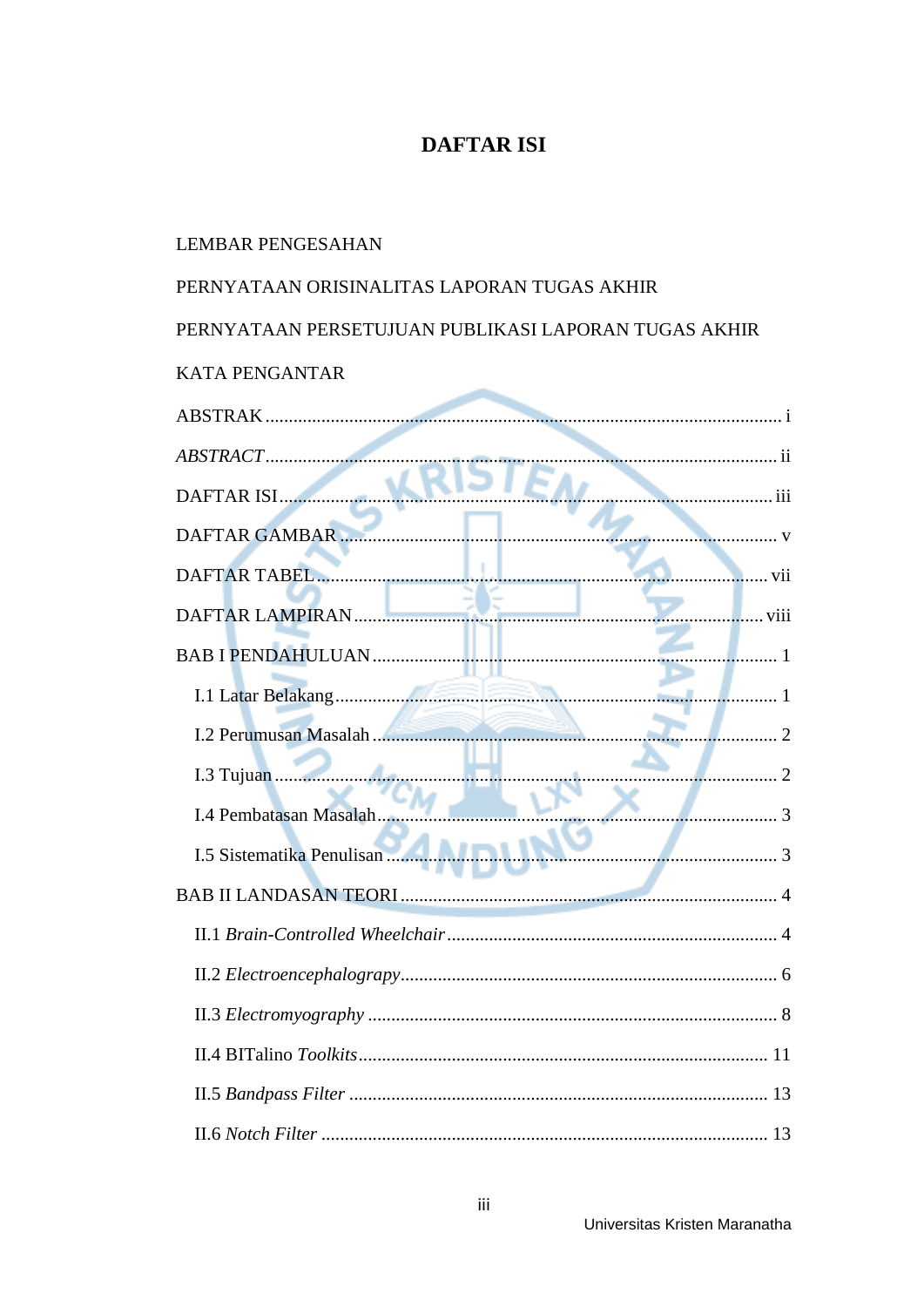| III.1 Perancangan dan Realisasi Brain-controlled Wheelchair 16 |  |
|----------------------------------------------------------------|--|
|                                                                |  |
|                                                                |  |
|                                                                |  |
|                                                                |  |
|                                                                |  |
|                                                                |  |
|                                                                |  |
|                                                                |  |
|                                                                |  |
|                                                                |  |
|                                                                |  |
|                                                                |  |
|                                                                |  |
|                                                                |  |
|                                                                |  |
| BAB V SIMPULAN DAN SARAN                                       |  |
|                                                                |  |
|                                                                |  |
|                                                                |  |
|                                                                |  |
|                                                                |  |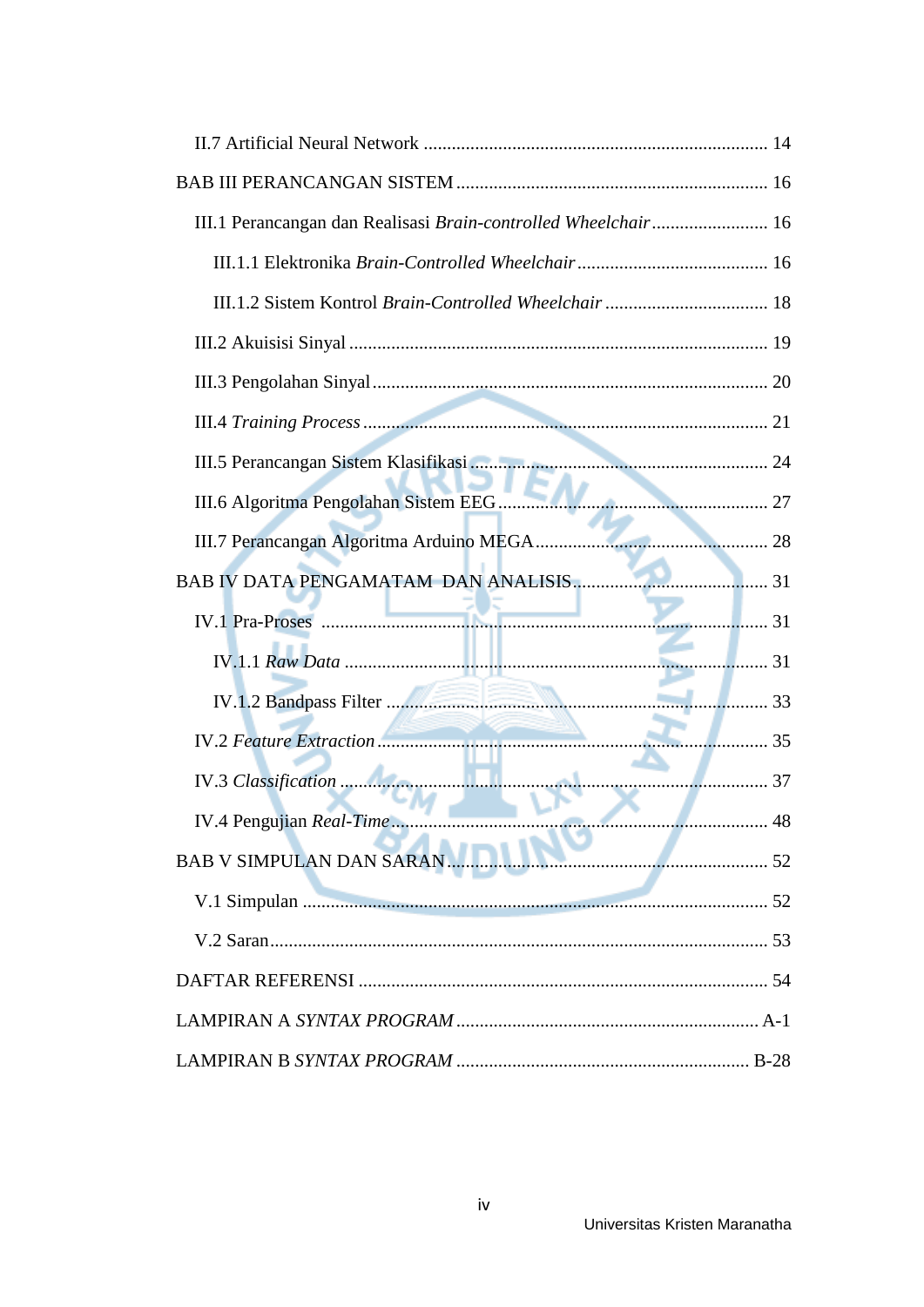# **DAFTAR GAMBAR**

<span id="page-4-0"></span>

| Gambar II.5 Kelompok Gelombang Otak Berdasarkan Frekuensi  8                |
|-----------------------------------------------------------------------------|
|                                                                             |
| Gambar II.7 Ilustrasi Perambatan Electrical Dipol Pada Membran Serat Otot 9 |
| Gambar II.8 Sinyal Raw EMG Saat Kontraksi Pada Otot Biceps Brachii 10       |
| Gambar II.9 Pengaruh Besar Frekuensi Sampling Terhadap Sinyal Informasi 11  |
|                                                                             |
|                                                                             |
|                                                                             |
|                                                                             |
|                                                                             |
|                                                                             |
| Gambar III.2 Diagram Blok Sistem Kontrol Brain-Controlled Wheelchair 18     |
| Gambar III.3 Pemasangan Elektroda Dilihat Dari Otot yang Bekerja 19         |
|                                                                             |
|                                                                             |
| Gambar III.6 Tampilan Menu "Import" (a) Dan Menu "New" (b) 23               |
|                                                                             |
|                                                                             |
|                                                                             |
|                                                                             |
|                                                                             |
|                                                                             |
| Gambar IV.3 Remove Linear Trend Data Telunjuk Kanan (Subjek 1) 33           |
| Gambar IV.4 Remove Linear Trend Data Ibu Jari Kanan (Subjek 1) 33           |
| Gambar IV.5 Hasil Filter Bandpass dan Notch Filter Telunjuk (Subjek 1) 34   |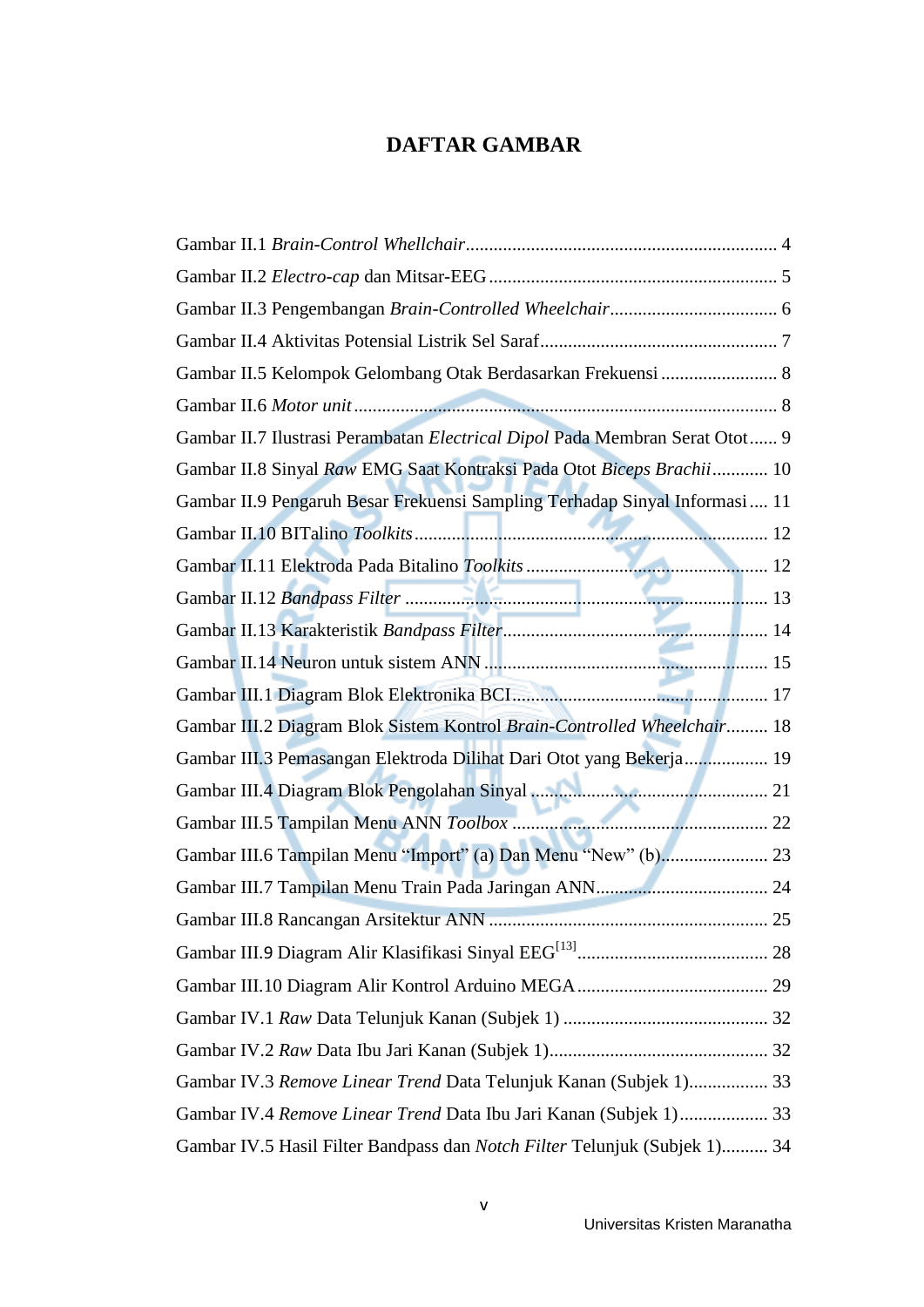| Gambar IV.6 Hasil Filter Bandpass Dan <i>Notch Filter</i> Ibu Jari (Subjek 1) 35 |  |
|----------------------------------------------------------------------------------|--|
|                                                                                  |  |
|                                                                                  |  |
|                                                                                  |  |

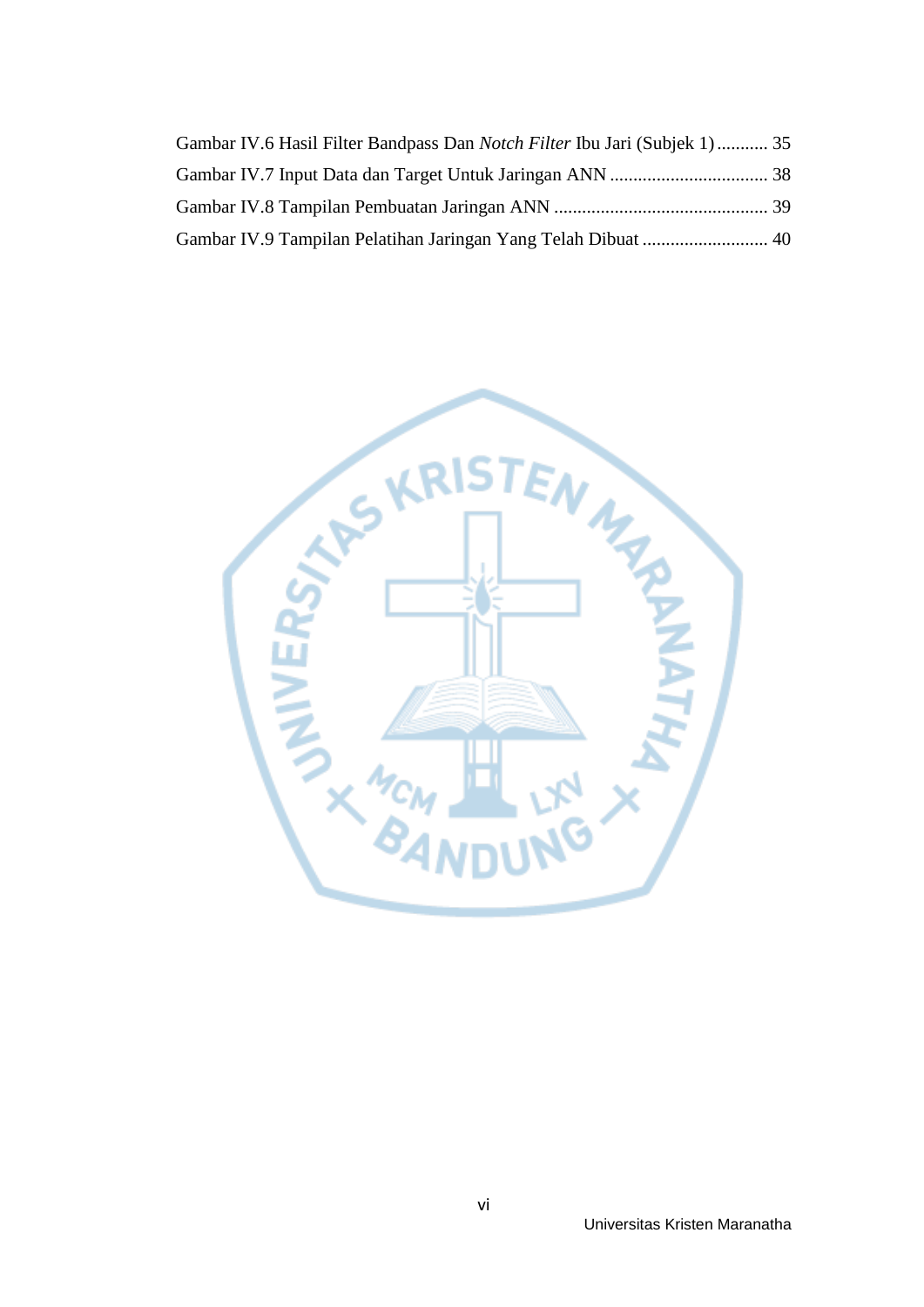# **DAFTAR TABEL**

<span id="page-6-0"></span>